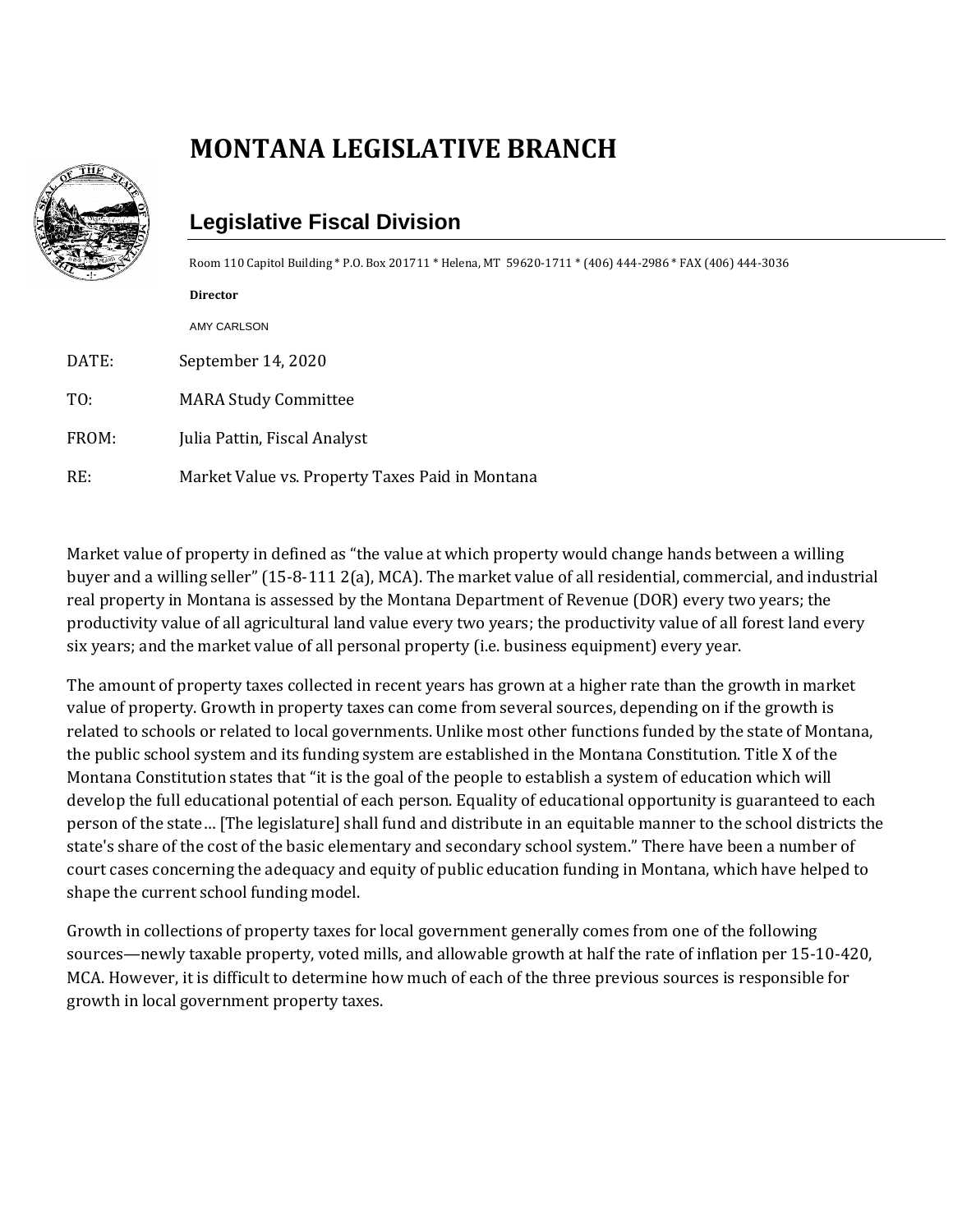

## The full market value of property in Montana has grown at a lower rate than the amount of property taxes collected since TY 2009.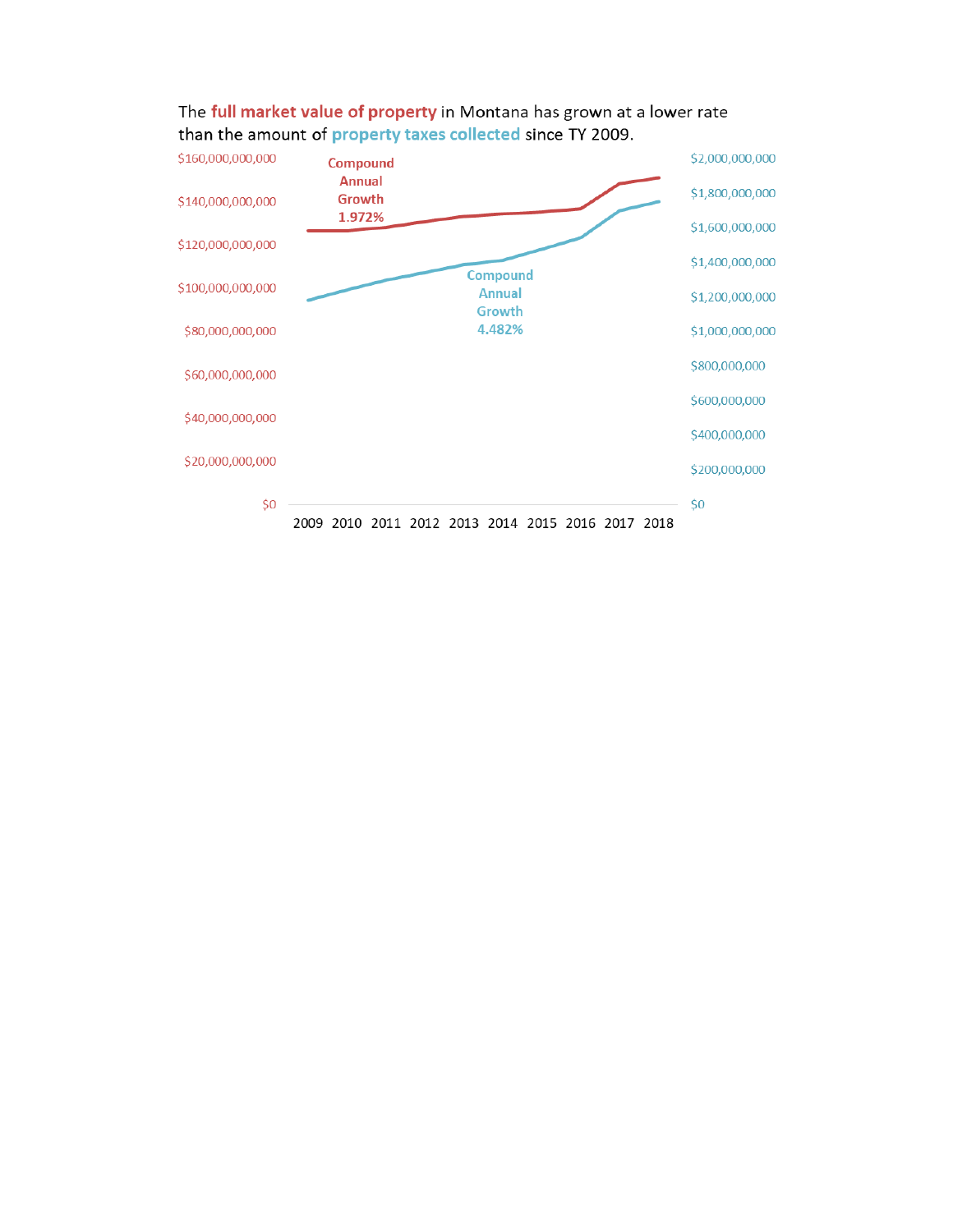It is also interesting to compare market value of property in Montana to taxes paid by tax class. When making this comparison by tax class, it is important to take property classifications and their different statutory tax rates into account. For example, in Montana class 9 oil pipelines are taxed at 12.0% of market value, while class 4 residential property is taxed at 1.35% of market value. Thus, though residential property makes up more than half of the total market value in Montana, it makes up slightly less than half of all property taxes collected. Likewise, the higher statutory tax rate on pipelines results in pipelines making up a much larger percentage of taxes paid when compared to the percentage of market value they make up.



Residential Property made up more than half of the full market value of property in Montana in TY 2019.